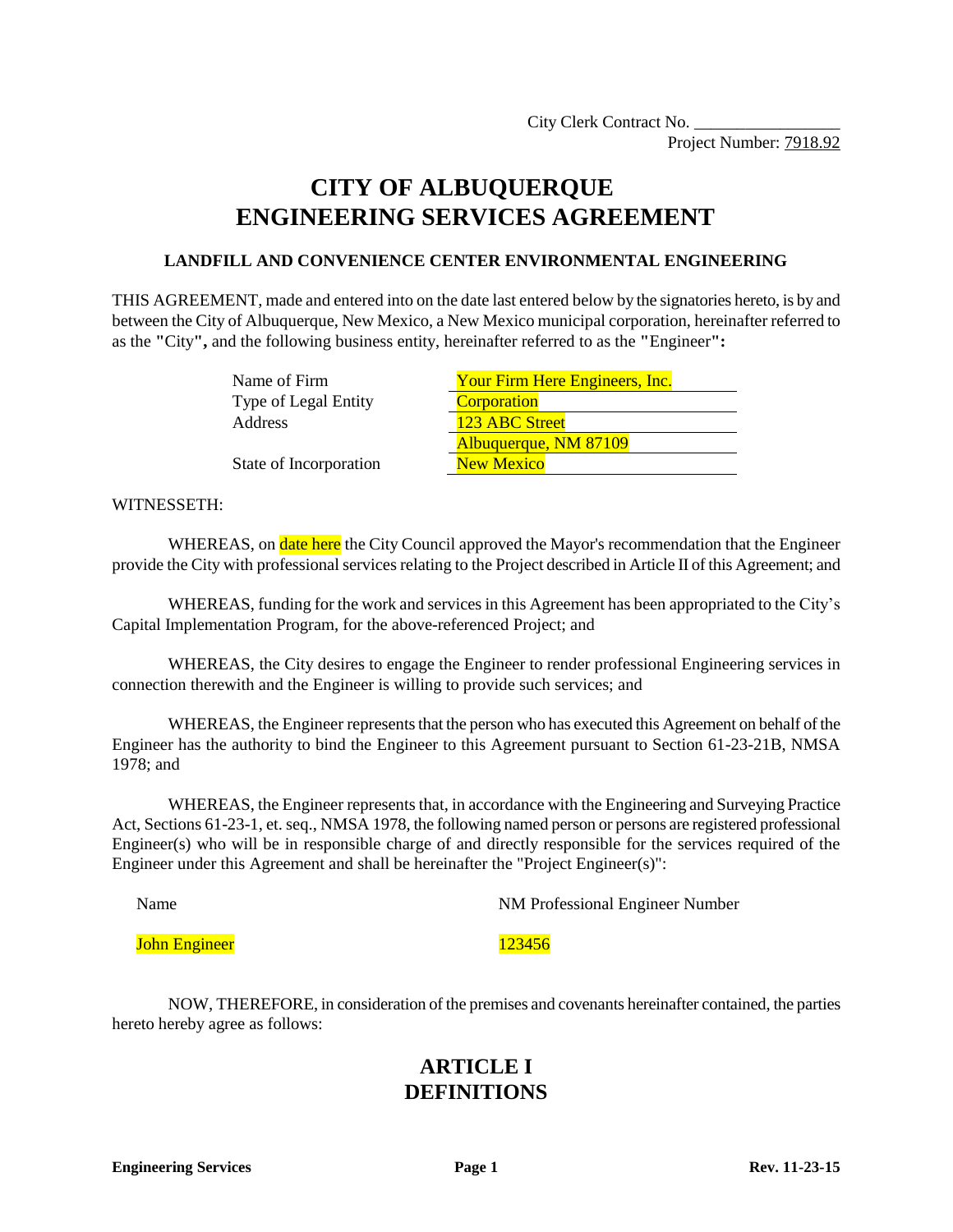- **A. City Project Manager** means the City employee designated as the City's representative to the Engineer.
- **B. Contractor** means the construction contractor or contractors awarded the contract by the City for the construction of the Project.
- **C. Deputy Director** means the Deputy Director of the City of Albuquerque's Department of Municipal Development, or its successor.
- **D. Engineer** means the firm named in this Agreement, which employs a person currently registered as an Engineer of New Mexico or the individual named in this Agreement who is a currently registered resident Engineer of New Mexico. In the instance of a firm, the term **"**Engineer**"** shall include the Project Engineers listed in this Agreement.
- **E. Estimated Construction Cost** means the total estimated cost for the construction of the project described in this Agreement, excluding fees, taxes and costs for legal and engineering or other design professional services, right-of-way and land acquisition, administrative services, City project contingency funds, and all costs which are the responsibility of the City**,** or any costs for which design effort or activity by the Engineer is incidental.
- **F. General Conditions for Construction** means Sections 1-19 of the City of Albuquerque Standard Specifications for Public Works Construction.

# **ARTICLE II DESCRIPTION OF PROJECT**

#### **(Insert project info here)**

# **ARTICLE III SCOPE OF SERVICES**

The Engineer shall perform professional services relevant to the Project in accordance with the terms and conditions set forth herein, and as provided in Exhibit I, Engineer's Scope of Services, which is attached hereto and by this reference is incorporated herein and made a part of this Agreement as though set forth in full. If changes occur in the terms and conditions of this Agreement, scope of services, or the description of the Project, a supplemental agreement may be negotiated at the request of either party.

# **ARTICLE IV COMPENSATION**

**A. BASIC FEE:** The Engineer shall be compensated on an hourly basis commensurate to the Schedule of Wage Rates listed below and pursuant to the services performed, provided the maximum compensation does not exceed the sum of \_\_\_\_\_\_\_\_\_\_\_\_\_\_\_\_ Dollars (\$\_\_\_\_\_\_), exclusive of gross receipts tax. Individual work authorization shall be approved by the City's Project Manager as described in Exhibit I. The Engineer shall abide by all provisions of both the Accountability in Government Ordinance (Section 2-10-1 COA) and the Inspector General Ordinance (2-17-1 COA).

### **B. SCHEDULE OF WAGE RATES:**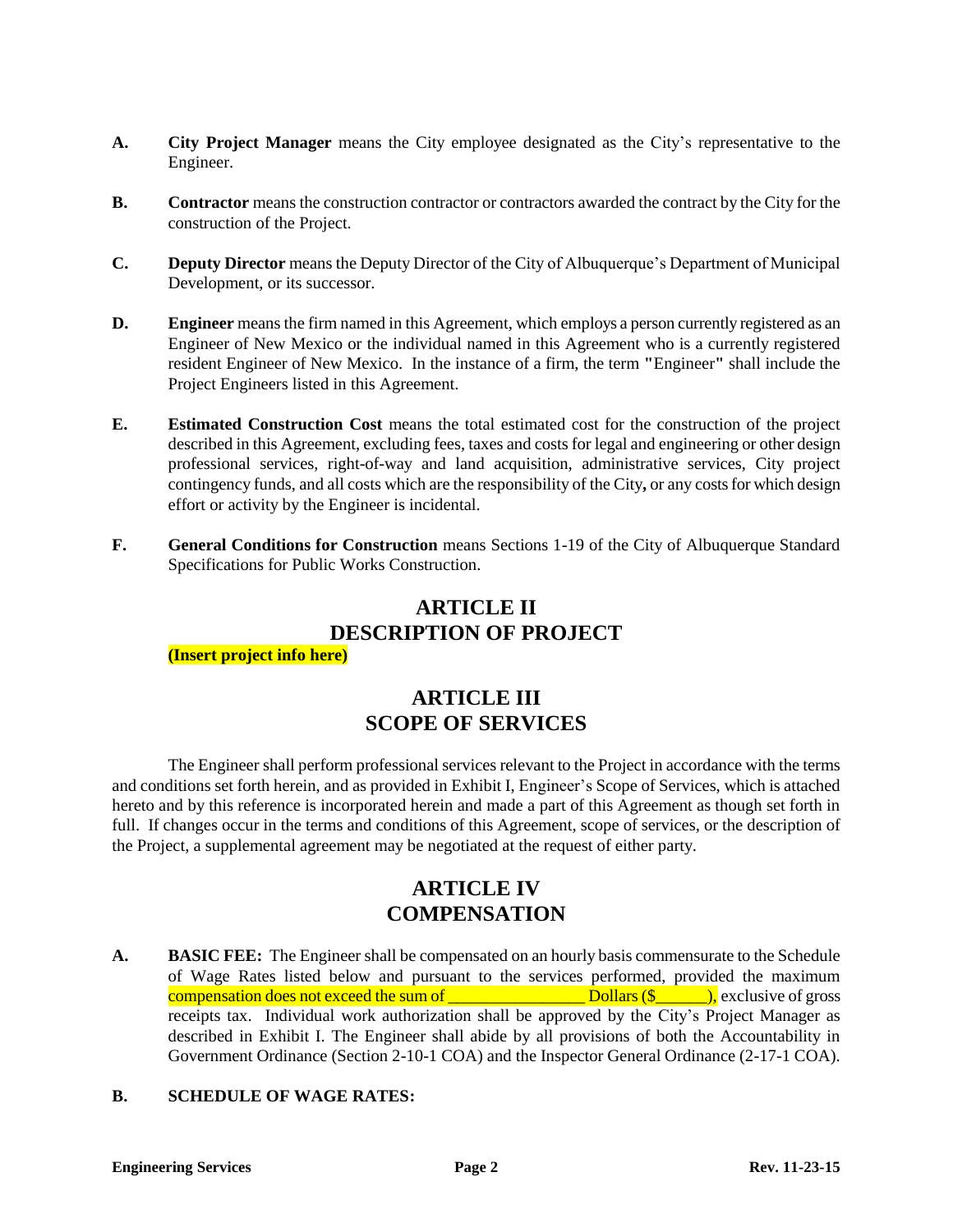- 1. Engineer will be required to complete a PE 10-249 Pay Equity Report for all employees as part of this Agreement.
- 2. For the services rendered, the City shall pay the Engineer at a rate of 2.97 times direct payroll cost which shall be defined as the product of the employee's basic hourly rate multiplied by the number of hours that employee expended on the project. The basic hourly rate shall be determined by dividing 40 hours into that employee's regular salary for a 40-hour week. Direct payroll costs shall not include any fringe benefits.
- 3. For additional services of professional consultants engaged for engineering services: civil, structural, mechanical and electrical engineering services, and other professional specialty services the City shall pay at a rate of 1.1 times the amount billed to the Engineer for such services.
- 4. Reimbursable services shall be paid at actual cost.

### **C. PAYMENT SCHEDULE:**

- 1. Payments on account of the Engineer's services may be made in monthly installments upon presentation of a detailed statement of the services rendered. Payment shall be subject to approval of the statement by the City's Project Manager.
- 2. Payments for reimbursable expenses, as defined in Paragraph B of Exhibit 1 may be made monthly upon presentation of the Engineer's statement of services rendered.
- **D. GROSS RECEIPTS TAX/NON-TAXABLE TRANSACTIONS:** The Engineer may add any applicable gross receipts tax to the fees and other payments payable hereunder. The Engineer shall use and require the use of non-taxable transaction certificates by consultants and suppliers whenever allowed by law. In all events, the Engineer shall not include gross receipts taxes paid to others as a part of the base dollar amount upon which Engineer calculates its gross receipts taxes when billing the Engineer's fees and expenses to the City**.**

### **ARTICLE V OWNERSHIP AND USE OF DOCUMENTS**

**A.** Original construction document drawings, calculations, technical data, and data related specifically to the Project, designs, specifications, notes (including field notes), project manuals, and related documents and other work developed in the performance of this Agreement by the Engineer shall vest in and shall become the sole property of the City whether the Project for which they are made is constructed or not. Production costs of such materials shall be included within the Engineer's basic fee. With respect to computer programs and computer data, the City**,** at its option and at its cost, may require that the Engineer provide any and all computer licensing agreements necessary to permit the City to use computer programs and data related to the Project. As part of the Basic Fee, the Engineer may maintain and retain a complete reproducible set of any and all record documents developed under this Agreement. Delivery of original documents shall not be required by the City prior to completion of the performance or termination of this Agreement. Electronic data delivered to and accepted by the City shall not include the professional stamp or signature of an engineer**.** City agrees that Engineer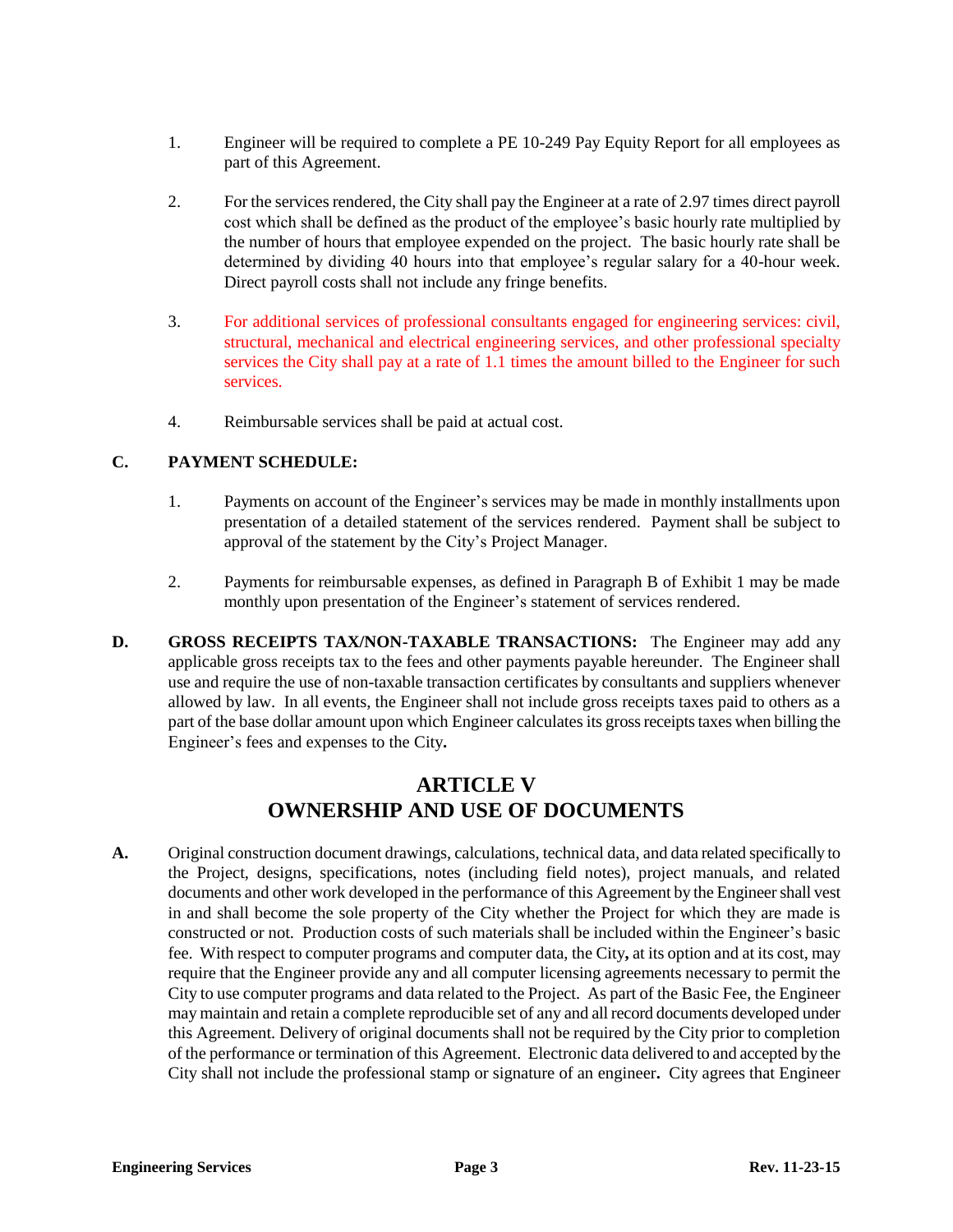shall not be liable for claims, liabilities or losses arising out of, or connected with, the decline of accuracy or readability of electronic data due to inappropriate storage conditions or duration.

- **B.** All documents, including drawings and specifications prepared by the Engineer pursuant to this Agreement, are instruments of service in respect to the Project. They are not intended or represented by the Engineer to be suitable for reuse by the City on any other project except as provided in Article V Paragraph E below.
- **C.** The original drawings may be marked by the City or the Engineer to designate the restrictions of use of these documents as set forth in this Article.
- **D.** Copyright: no reports, maps, or other documents produced in whole or in part under this Agreement shall be the subject of an application for copyright by or on behalf of the Engineer. However, the Engineer may use these documents as reference and research materials and as representations of the design of the Project, including photographs of the work among the Engineer's promotional and professional materials, provided however that such documents and materials shall not include the City's confidential or proprietary information in the event the City has previously advised Engineer in writing of matters that the City considers confidential or proprietary. The City shall provide professional credit for the Engineer in promotional materials for the Project if so requested, in writing, by the Engineer**.**
- **E.** The City acknowledges the Engineer's construction documents, including the accepted electronic versions of such documents, as instruments of professional service. Nevertheless, the plans and specifications prepared under this Agreement shall become the property of the City upon completion of the work and payment in full of all fees due the Engineer**.** The City agrees, to the fullest extent permitted by law, to indemnify and hold the Engineer harmless from claim, liability or cost arising or allegedly arising out of any unauthorized modification or misuse of the construction documents by the City or any person or entity that acquires or obtains the plans and specifications from or through the City**.** This indemnity provision is subject to Section 56-7-1, NMSA 1978, as amended.
- **F.** The City shall make accessible to the Engineer, but not copy, all of its maps, records, reports or other data pertinent to the services to be performed by the Engineer pursuant to this Agreement, and also make accessible any other maps, records, or other materials available to the City from any other public agency or body.
- **G.** In the event the City requires additional copies of the documents prepared under this Agreement prior to the Engineer's delivery of the original documents to the City**,** the Engineer agrees to promptly provide copies upon request, and the City agrees to reimburse the Engineer for reasonable costs of reproduction, not to exceed actual costs of reproduction, including labor costs expended in providing the requested copies.

### **ARTICLE VI ACCOUNTING PROCEDURES AND RECORDS REQUIRED**

**A.** Records of expenses by the Engineer and its consultants pertaining to all services provided under this Agreement (other than lump sum fees) shall be kept on the basis of generally accepted accounting principles and shall be available at mutually convenient times to the City or the City's authorized representative, but only if requested by the Chief Administrative Officer or the Office of Internal Audit. The City shall have the right to audit all such records and billings both before and after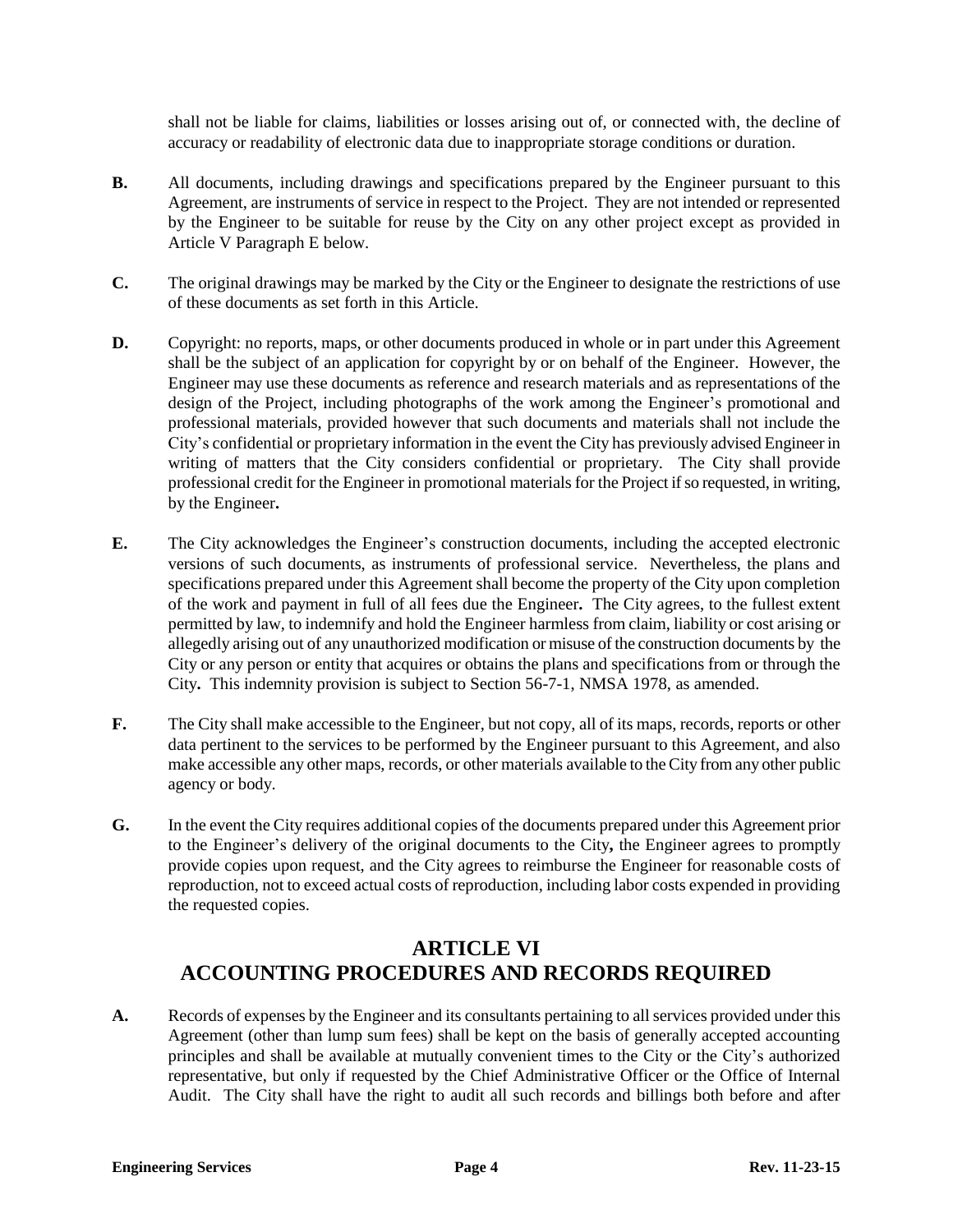payment. Payment under this Agreement shall not foreclose the right of the City to recover excessive or illegal payments.

- **B.** Required records of expenses shall be kept by the Engineer and its consultants and shall be available to the City until all applicable Statutes of Limitations have run, and this Article VI shall survive and continue beyond the termination of any other terms of this Agreement.
- **C.** In the event the City audits the Engineer's records, pursuant to this Article, Engineer shall make available to the City for examination all of the Engineer's records with respect to all matters covered by this Agreement and shall permit the City to audit, examine, and make copies at its own expense, excerpts or transcripts from all such records, and to make audits including, but not limited to: all contracts, invoices, materials, payrolls and records of personnel, to the extent allowed by law, conditions of employment and other data relating to all matters covered by this Agreement. The Engineer and its subconsultants shall not be compensated under this Agreement for its time or any costs incurred in complying with this paragraph.

# **ARTICLE VII SUSPENSION AND TERMINATION OF AGREEMENT**

- **A. PROJECT SUSPENSION:** If the Project is suspended for more than three (3) months or abandoned in whole or in part, the Engineer shall be compensated for its services performed prior to receipt of written notice from the City of such suspension or abandonment, together with expenses then due. If the Project is resumed after being suspended for more than three (3) months, the Engineer's compensation shall be subject to renegotiation. In the event fees cannot be agreed upon, the Citymay select another Engineer, and the Engineer shall be entitled to no further fees.
- **B. TERMINATION:** If either party should fail to fulfill in timely and proper manner its obligations under this Agreement, or if either party should violate any of the covenants, agreements, or stipulations of this Agreement, such party, in addition to remedies available under the terms of this Agreement thereupon shall have the right to terminate this Agreement by giving written notice to the other party of such termination and specifying the effective date thereof at least fifteen (15) days before the effective date of such termination. The Engineer shall be responsible for all direct and consequential costs and damages which may arise out of the Engineer's failure to complete the services in accordance with the schedule of Engineer's services defined in or pursuant to this Agreement, provided however, that the Engineer shall not be responsible for damages caused by the City's delay. The Engineer shall not be entitled to delay damages against the City for delay of the performance of this Agreement caused by the City or any third parties.
	- **1. Termination Due to Abandonment:** In the event that the Project is abandoned by the City, the City may terminate this Agreement at any time by giving at least fifteen (15) days written notice to the Engineer.
	- **2. Termination for Convenience of the City:** The City may terminate this Agreement, in whole or in part, for the City's convenience at any time by giving at least fifteen (15) days written notice to the Engineer.
	- **3. Termination Due To Non-Funding:** In the event the construction project funds out of which this Agreement is funded are depleted to the extent the funds are inadequate for the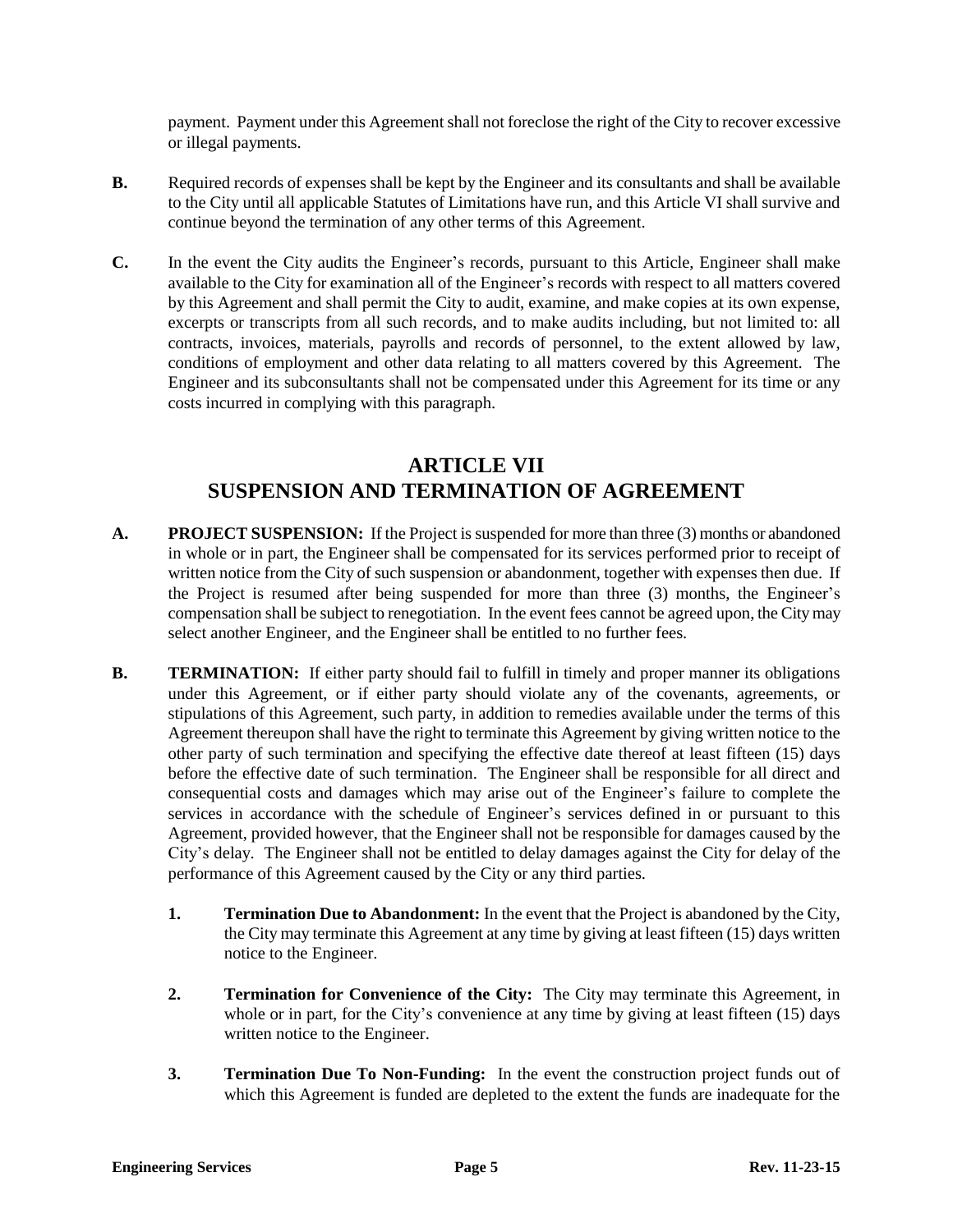City to make the payments required pursuant to this Agreement, the City may terminate this Agreement by giving at least ten (10) days written notice to the Engineer.

- **4. Effect of Termination:** Upon Engineer's receipt of a notice of termination, the Engineer shall promptly discontinue all services affected, unless otherwise directed in writing by the City. All finished or unfinished documents, data, sketches, calculations, summaries, estimates, records, schedules, studies, surveys, drawings, maps, models, photographs, reports, and such other information and data accumulated in the performance of services under this Agreement, whether complete or in progress, prepared by the Engineer under this Agreement shall become the City's property, regardless of the cause for termination. The Engineer shall be entitled to receive compensation for actual work satisfactorily completed hereunder, including reimbursable expenses authorized by City which are then due, but shall not be entitled to recover any consequential damages, including, but not limited to loss of anticipated profits, for any termination allowed pursuant to this Article. In the event of termination for convenience, the City may take over the work of the Project and continue the Project by contract with another party or with its own staff.
- **C. GIVING NOTICE:** The time required to give notice in this Article VII shall begin to run from and including the date of the postmark of the letter of termination or date of personal delivery.

### **ARTICLE VIII STANDARD OF CARE**

The Engineer agrees that it and its employees shall possess the experience, knowledge, and character necessary to qualify them individually for the particular duties they perform in connection with the services to be performed under this Agreement. These services shall be performed in accordance with the standards of the profession. Engineer further agrees that it will require its consultants, subconsultants, joint venturers, and agents to agree with Engineer that they possess the experience, knowledge, and character necessary to qualify them individually for the particular duties that are performed in connection with the services to be performed for the Engineer on the projects. Such agreement by consultants, subconsultants, joint venturers, and agents shall further provide that the services required of them shall be performed in accordance with the standards of their profession and shall not be construed as a diminution of Engineer's liability and responsibilities to the City.

### **ARTICLE IX INDEMNIFICATION**

**A.** The Engineer agrees to defend, indemnify, and hold harmless the City and its officers and employees from and against all suits, actions or claims of any character brought against the City because of any injury or damage received or sustained by any person, persons, or property arising out of or resulting from any negligent act, error, or omission of the Engineer**,** its agents or its employees arising out of the performance of this Agreement. Nothing in the Agreement shall be construed to require the Engineer to defend, indemnify, and hold harmless the City**,** its officers, and employees from and against liability, claims, damages, losses or expenses, including attorneys fees, arising out of bodily injury to persons or damage to property caused by or resulting from in whole or in part the negligence, act or omission of the City, its officers and employees or any legal entity for whose negligence, acts, or omissions any of them may be liable, as to liability, claims, damages, losses or expenses, including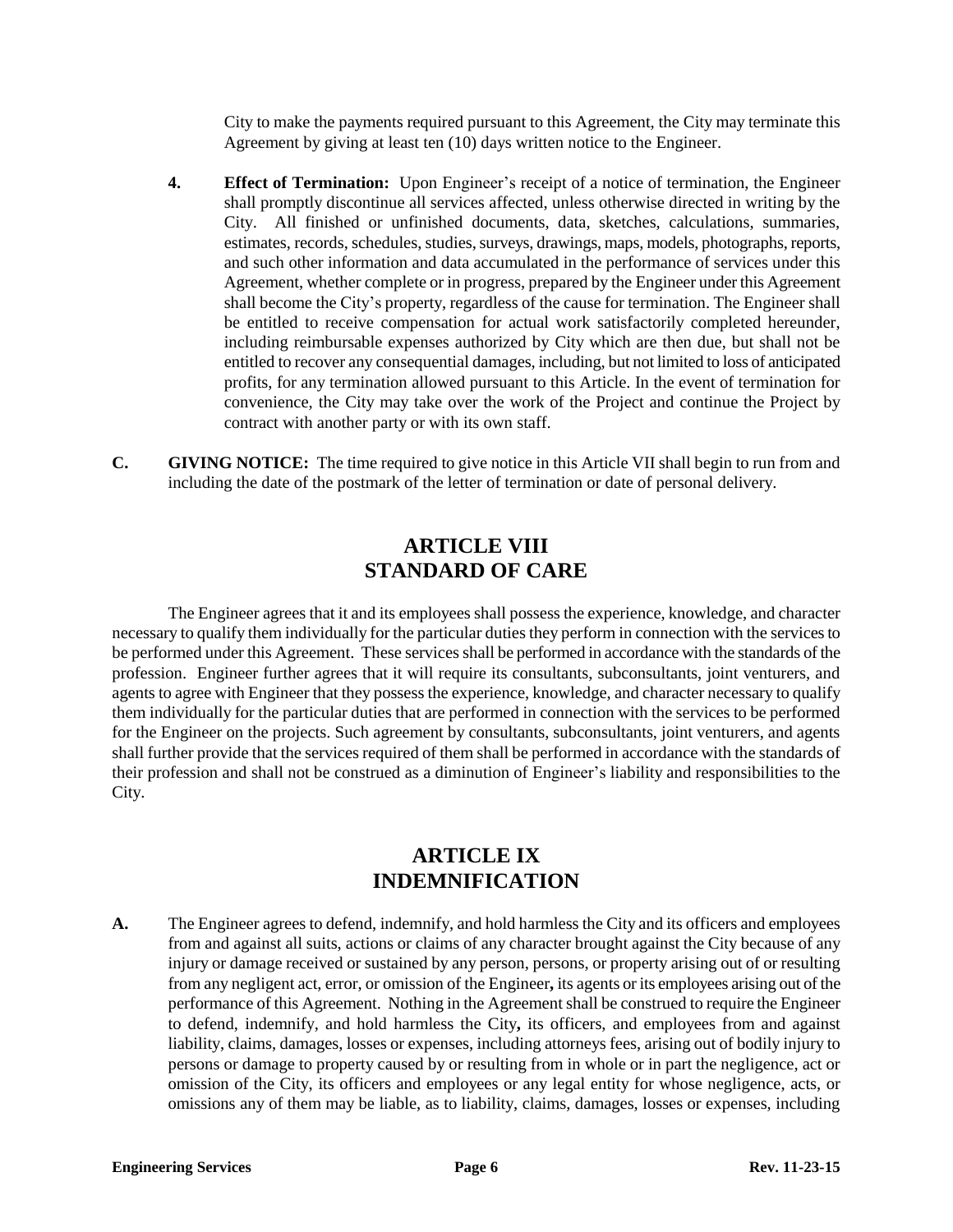reasonable attorneys fees, arising out of the preparation or approval of maps, drawings, opinions, reports, surveys, change orders, designs or specifications by the City**,** or the agents or employees or officers of the City or the giving or failure to give directions or instructions by the City or agents or employees or officers of the City where such giving or failure to give directions or instructions is the primary cause of bodily injury to persons or damage to property. Receipt by the City of the Engineer's services under this Agreement and City authorization for the Engineer to proceed with the various phase of services shall not be construed as approval of the Engineer's work product by the City or as the giving of instructions or directions by the City. This indemnification provision is subject to the limitations and provisions of Section 56-7-1 NMSA 1978.

**B.** The Engineer's time and expenses spent defending allegations in claims or lawsuits that the Engineer was negligent shall be at the Engineer's own expense, and the Engineer shall cooperate with the City in defending claims and lawsuits arising out of the negligence of the Engineer**.** This will not require from the Engineer analyses, computations, and other Engineering work, which is not in the scope of this Agreement.

# **ARTICLE X FINAL PAYMENT**

The Engineer, by its acceptance of final payment of the amounts due under this Agreement, releases the City, its officers and employees, from all liabilities and obligations for fees and costs due under this Agreement including, but not limited to, all damages, losses, costs, liability, and expenses (including, but not limited to, attorneys' fees and costs of litigation) that the Engineer may have. All representations, including standard of care issues made in this Agreement will survive final payment and termination or completion of this Agreement.

### **ARTICLE XI GENERAL AND SPECIAL PROVISIONS**

- **A. COMPLIANCE WITH LAWS:** The Engineer agrees to perform this Agreement in compliance with all Federal, State, and local codes, regulations, ordinances and laws in effect at the time of contracting.
- **B. GOVERNING LAW:** This Agreement shall be governed exclusively by the provisions hereof and by the laws of the State of New Mexico.
- **C. CONTRACT FOR CONSTRUCTION: ENGINEER'S STATUS:** The extent of the Engineer's duties and responsibilities, the Engineer's relationship with the Contractor, and the limitations of the Engineer's authority during the Construction Phase of this Agreement shall be in accordance with the General Conditions contained in the **City of Albuquerque Standard Specifications for Public Works Construction** and all Supplemental General Conditions thereto, which are in effect on the date of execution of this Agreement or such other or additional General Conditions of the Construction Contract as specified in Exhibit I of this Agreement, all of which are incorporated herein as though set forth in full. Such General Conditions and supplements thereto shall not be modified without the Engineer's written consent to the extent such changes affect the engineering services required by this Agreement.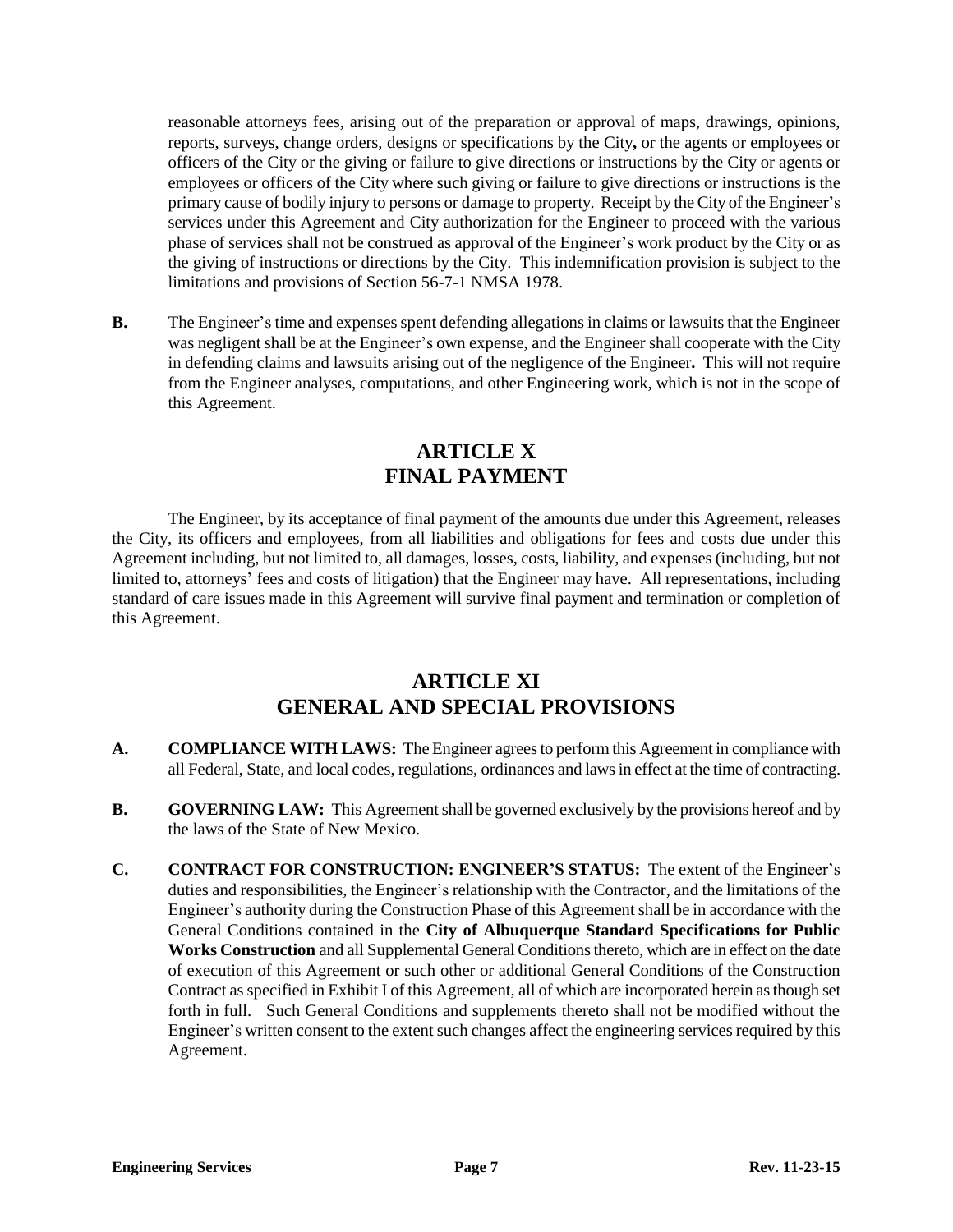- **D. INDEPENDENT CONTRACTOR STATUS:** The Engineer, and its agents and employees, are independent contractors performing professional and technical services for the City and are not employees of the City. The Engineer**,** and its agents and employees, shall not as a result of this Agreement accrue leave or retirement, and shall not be entitled to insurance or bonding benefits or coverage, and shall not be entitled to use City vehicles, or any other benefits afforded to employees of the City as a result of this Agreement.
- **E. TERM:** The Term of this Agreement shall be eight years commencing on the date executed by the City**.** The Engineer shall perform the services required by this Agreement as expeditiously as is consistent with professional skill and care and the orderly progress of the Work. Failure of the Engineer to perform in such a manner shall constitute a basis for termination and/or withholding of payment until timely performance is achieved by the Engineer**.** For purposes of this paragraph the failure of the Engineer to meet the performance schedule of Exhibit III of this Agreement or any extension thereof authorized by the City shall be a failure to perform expeditiously and consistently with professional skill and care.
- **F. TIME OF ESSENCE:** All time limits stated in this Agreement are of the essence in the performance of this Agreement.

### **G. ENGINEER'S CHANGE OF STATUS:**

- **1. Assignment of Contract:** Neither party shall assign or transfer any interest in this Agreement or assign any claims for money due or to become due under this Agreement without-the prior written consent of the other party.
- **2. Joint Venture:** In the event the Engineer proposes to perform this Agreement as part of a joint venture, all such joint venture Agreements shall be reviewed by and meet the requirements of the Deputy Director and made an incorporated exhibit to this Agreement. Such joint venture Agreements shall clearly identify the duties and responsibilities of each joint venturer as such duties and responsibilities relate to the performance of this Agreement.
- **3. Mergers, Dissolution, Successors, And Assigns:** The Engineer agrees that during the term hereof it will maintain its existing business structure and will not dissolve or otherwise dispose of all or substantially all of its assets and will not consolidate with or merge into another business structure or permit one or more other business structures to consolidate or merge into it, unless the surviving, resulting, or transferor business structure, as the case may be
	- (a) is capable of performing, and agrees in writing to perform all of the obligations of the Engineer hereunder;
	- (b) qualifies to do business in the State of New Mexico, including providing a legal registered engineer of New Mexico as Project Engineer; and
	- (c) the Deputy Director approves of the firm or individual engineer, or new engineer, if any, who is to proceed with the performance of this Agreement.

The terms and provisions hereof shall extend to and be binding upon and inure to the benefit of the successors and assigns of the respective parties hereto. The failure of the Engineer to comply with the foregoing provisions of this paragraph shall constitute a default of this Agreement by the Engineer.

**4. Project Engineer/Change of Status:** The Deputy Director shall have sole discretion to determine whether the Project Engineers or which of them, or the firm named as Engineer in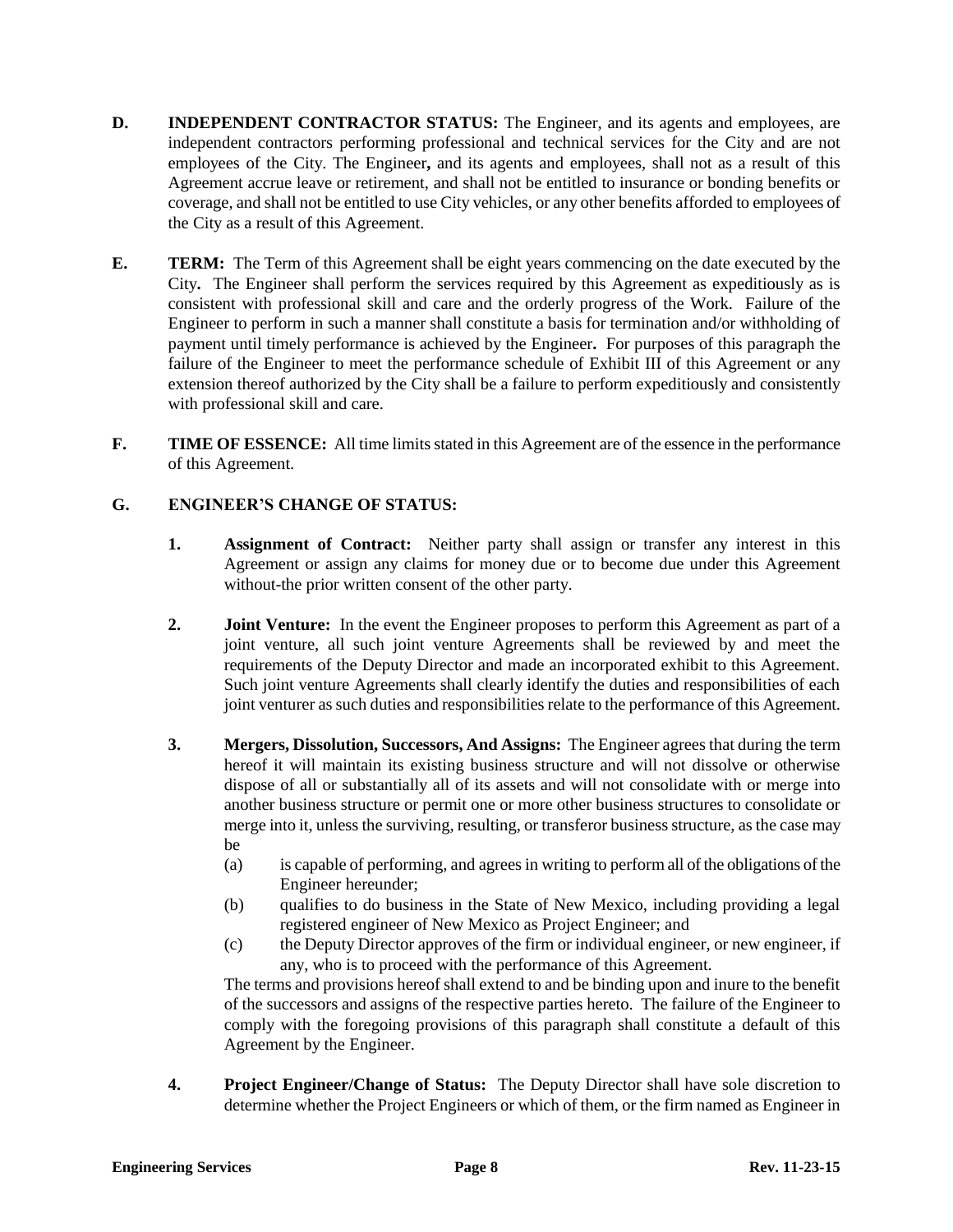this Agreement, shall continue to have all contract rights under this Agreement and continue to represent the City under this Agreement in all instances where all or some of the Project Engineers cease to be associated with the firm named in this Agreement.

**5. Subcontracting:** In the event the Engineer subcontracts out any portion of its duties or responsibilities under this Agreement or if the Engineer hires subconsultants to assist it with its duties or responsibilities under this Agreement, the Engineer shall require that all terms of this Agreement applicable to the subconsultant, subcontractor, or joint venturer shall be incorporated into any contract or agreement entered into with such subconsultant, subcontractor, or joint venturer, and the City shall be entitled to receive a copy of all such contracts or agreements from the Engineer.

#### **H. CONTRACT INTERPRETATION:**

- **1. Severability:** If any clause or provision in this Agreement is illegal, invalid, or unenforceable under present or future laws effective during the term of this Agreement, then and in that event, it is the intention of the parties hereto that the remainder of this Agreement shall not be affected thereby.
- **2. Waiver:** No provision of this Agreement shall be deemed to have been waived by either party unless such waiver is in writing, signed by the party making the waiver and addressed to the other party, nor shall any custom or practice which may evolve between the parties in the administration of the terms of this Agreement be construed to waive or lessen the right of either party to insist upon the performance of the other party in strict accordance with the terms of this Agreement. Further, the waiver by any party of a breach by the other party or any term, covenant, or condition hereof shall not operate as a waiver of any subsequent breach of the same or any other term, covenant, or condition thereof.
- **3. Gender, Singular/Plural:** Words of any gender used in this Agreement shall be held and construed to include any other gender, and words in the singular number shall be held to include the plural, unless the context otherwise requires.
- **4. Captions and Section Headings:** The captions and section headings contained in this Agreement are for convenience of reference only, and in no way limit, define, or enlarge the terms, scope and conditions of this Agreement.
- **5. Multiple Originals:** This document may be executed in counterparts, each of which shall be deemed an original.
- **6. Entire Agreement:** This Agreement represents the entire contract between the parties and, except as otherwise provided herein, may not be amended, changed, modified, or altered without the written consent of the parties hereto. This Agreement incorporates all of the conditions, agreements, and understandings between the parties concerning the subject matter of this contract, and all such conditions, understandings, and agreements have been merged into this written Agreement. No prior condition, agreement, or understanding, verbal or otherwise, of the parties or their agents shall be valid or enforceable unless embodied in this written Agreement.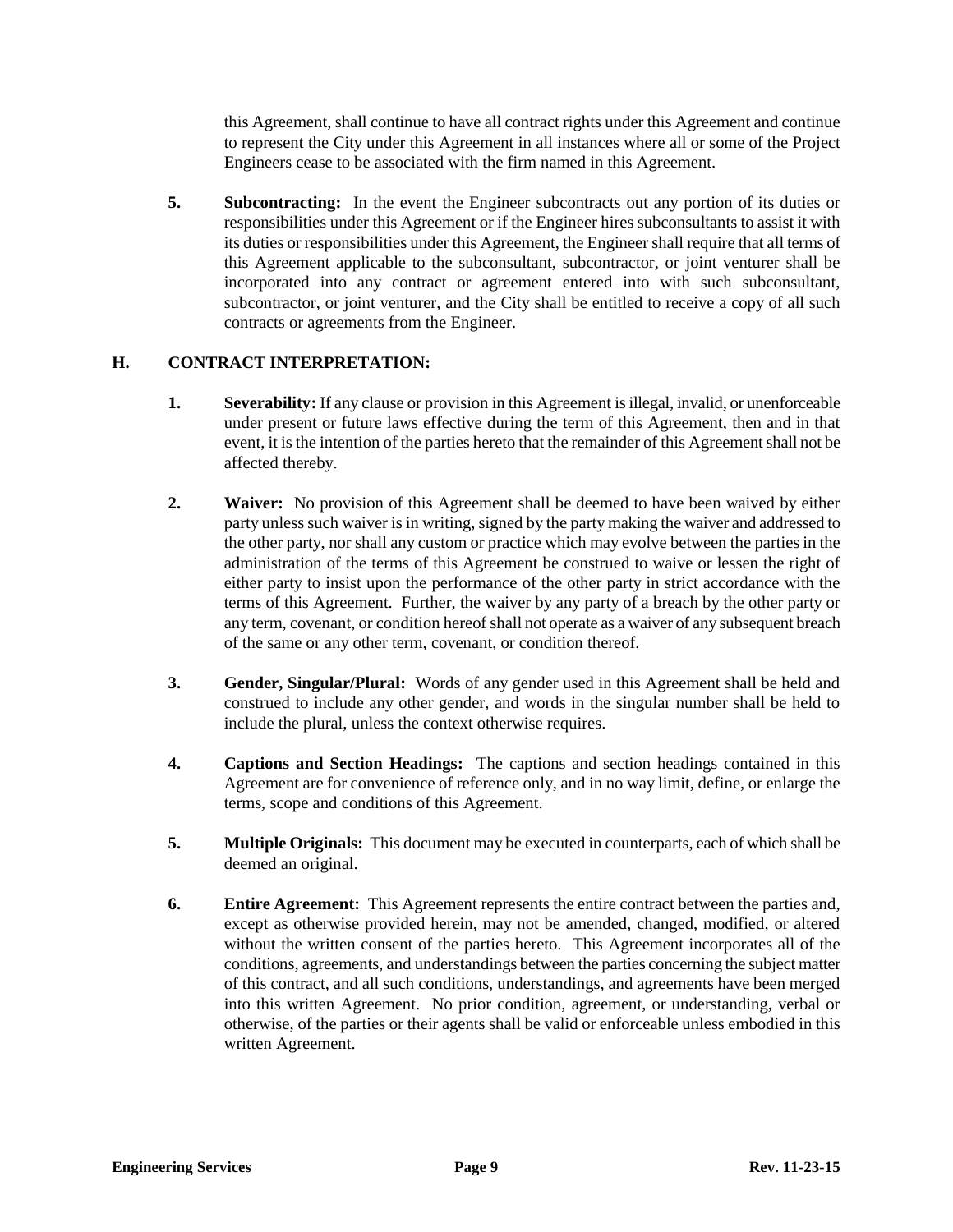- **7. Interchangeable Terms:** For purposes of all provisions within this Agreement and all attachments hereto, the terms "Agreement" and "Contract" shall have the same meaning and shall be interchangeable.
- **8. Words and Phrases:** Words, phrases, and abbreviations, which have well-known technical or trade meanings used in the Contract Documents shall be used according to such recognized meanings. In the event of a conflict, the more stringent meaning shall govern.
- **9. Relationship of Contract Documents:** All documents attached to this Agreement or incorporated into this Agreement are complementary, and any requirement of one contract document shall be as binding as if required by all.
- **10. Exhibits, Certificates, Documents Incorporated and Attachments:** Incorporation by Reference: All certificates, documents, exhibits, attachments, riders, and addenda referred to in this Agreement, including but not limited to the exhibits referred to in this Agreement, as well as those listed hereinafter and those which are within the standard of care of the industry, are hereby incorporated into this Agreement by reference and made a part hereof as though set forth in full in this Agreement to the extent they are consistent with its conditions and terms. The following exhibits are attached hereto and incorporated herein as though set forth in full:

| (a) | <b>Exhibit I:</b>   | Engineer's Scope of Services |
|-----|---------------------|------------------------------|
| (b) | <b>Exhibit II:</b>  | City's Responsibilities      |
| (c) | <b>Exhibit III:</b> | Project Schedule             |
| (d) | <b>Exhibit IV:</b>  | Hourly Fee Schedule          |

**I. FORMAL NOTICES:** All notices herein provided to be given, or which may be given, by either party to the other shall be deemed to have been fully given when made in writing and deposited in the United States mail, postage prepaid. In the instance of termination of this Agreement, notice shall be sent by certified mail, addressed as follows:

> Deputy Director, Department of Municipal Development City of Albuquerque P. O. Box 1293 Albuquerque, New Mexico 87103

> > *[Insert the name and address of the Engineer.]*

Nothing herein contained shall preclude the giving of any such written notice by personal service. The address to which notices shall be mailed to either party may be changed by written notice given by such party to the other as hereinabove provided. In addition, nothing contained herein shall preclude the transmission of routine correspondence, messages, and information between the respective parties to this agreement, either at the project site or at the home offices of either party, or by an official of either party or their representatives.

**J. ETHICS AND CAMPAIGN PRACTICES:** The Engineer agrees to provide the Board of Ethics and Campaign Practices of the City of Albuquerque (the "Board") or its investigator with any records or information pertaining in any manner to this Agreement, or both, whenever such records or information are within the Engineer's custody, are germane to an investigation authorized by the Board, and are requested by the Board. The Engineer further agrees to appear as a witness before the Board as required by the Board in hearings concerning ethics or campaign practices charges heard by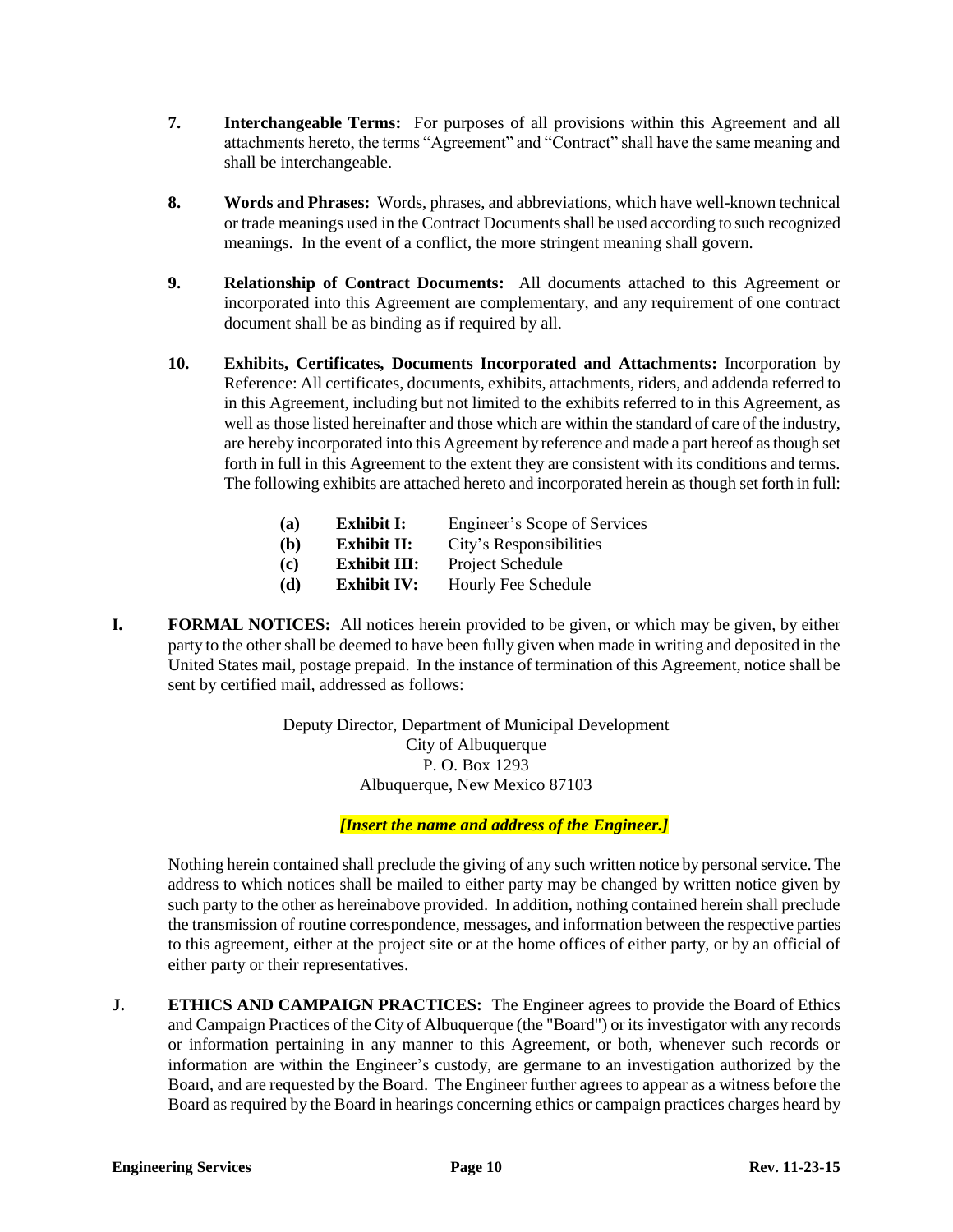the Board. The Engineer **a**grees to require that all subconsultants employed by Engineer for services performed for this Agreement shall agree to comply with the provisions of this paragraph. The Engineer and its subconsultants shall not be compensated under this Agreement for its time or any costs incurred in complying with this paragraph.

- **K. CONFLICT OF INTEREST:** The Engineer warrants that it currently has no interest and shall not acquire any interest, direct or indirect, which would conflict in any manner or degree with the performance of services required under this Agreement. The Engineer further covenants that, in the performance of this Agreement, no person having any such interest shall be employed by the Engineer. The Engineer also agrees that neither it nor anyone employed by it shall have an interest, direct or indirect, in any company hired for the Project as Contractor**,** subcontractor, supplier, or manufacturer, except for those areas of construction for which the City provides construction phase inspection that is independent of the Engineer**.**
- **L. LIMIT ON AUTHORITY:** The Engineer agrees not to purport to bind the City to any obligation not assumed herein by the City, unless the Engineer has express written authority to do so, and then only within the strict limits of that authority.
- **M. ADMINISTRATION OF THE AGREEMENT:** The City's Chief Administrative Officer, or authorized representative thereof, shall administer this Agreement for the City and the Engineer agrees to follow the City's Capital Implementation Program Procedures which are in effect on the date of the City's execution of this Agreement.
- **N. DISCLOSURE:** The Engineer hereby affirms that within the two (2) years preceding the execution of this Agreement, neither the Engineer nor any of the Engineer's officers, agents or employees have made or agreed to make any valuable gift whether in the form of service, loan, thing or promise to any person or any of the person's immediate family, having the duty to recommend, the right to vote upon, or any other direct influence on the selection of firms or persons to provide professional engineering, landscape engineering, and other related services to the City**.** Campaign contributions, as defined by the Election Code of the City Charter, shall not be considered as a valuable gift for the purposes of this Agreement.
- **O. LEGAL SERVICES:** Engineer shall not be entitled to receive payment pursuant to the terms of this Agreement or otherwise for legal services the Engineer procures or employs for any matter related to the study, design, and the construction of the Project except when advance written approval, which specifies the scope of such legal services, is given by the City Attorney.
- **P. REAL PROPERTY APPRAISAL AND ACQUISITION:** The Engineer shall not be entitled to receive payment pursuant to the terms of this Agreement or otherwise for providing services of real property appraisal or acquisition and is expressly prohibited from obtaining appraisals of real property or instituting or causing to be instituted any negotiations or legal proceeding of any nature related to the acquisition of real property as part of the Engineer's services under this Agreement.
- **Q. SUBSEQUENT CONFLICTS OF INTEREST:** Engineer agrees to not serve in the capacity of engineer, consultant, expert, or expert witness for any party to litigation or pending litigations holding an adverse position to, or claim against, the City on the same subject matter for which the Engineer performs services pursuant to the terms of this Agreement.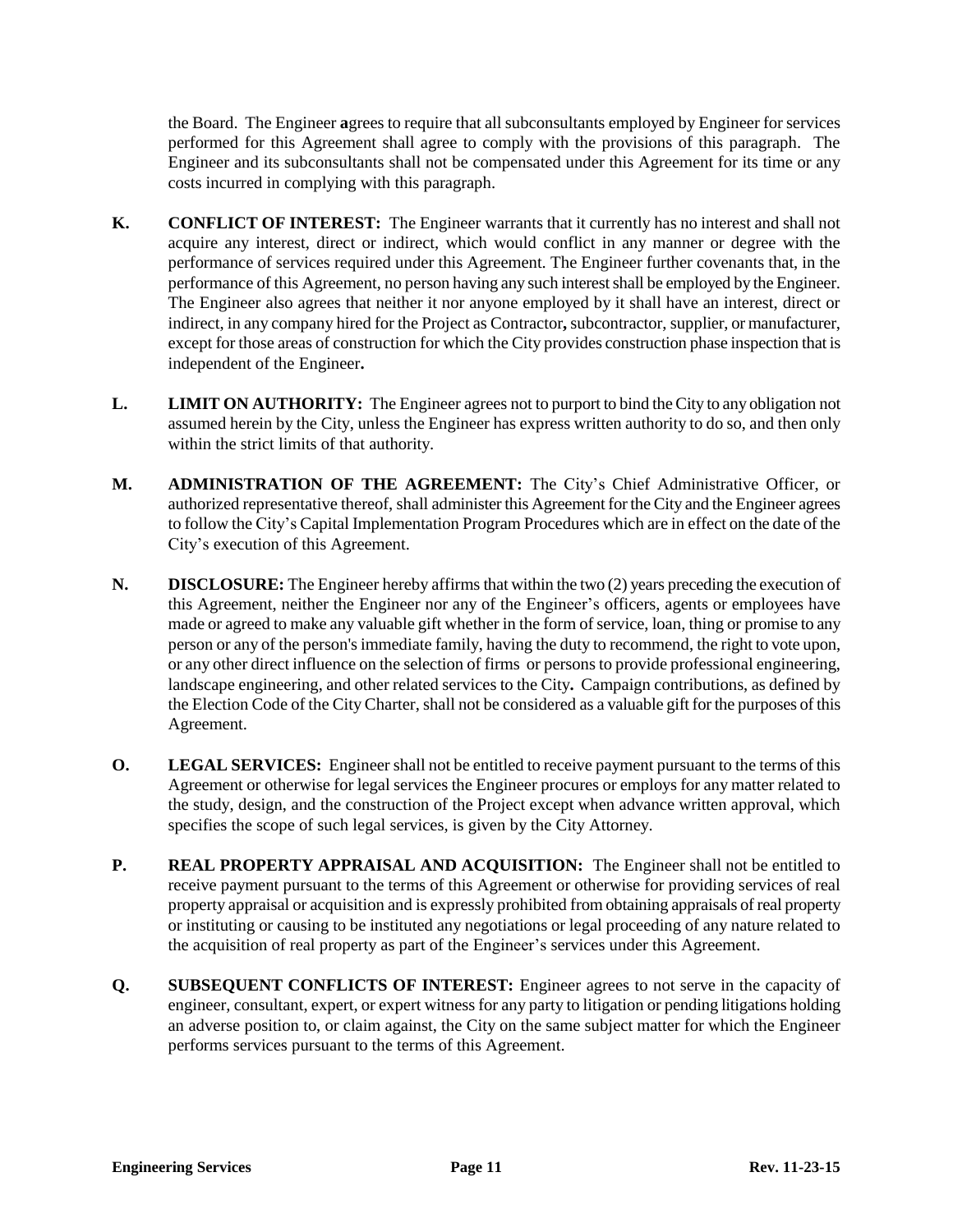### **ARTICLE XII INSURANCE**

The Engineer shall procure and maintain at its expense until final payment by the City for services covered by this Agreement, insurance in the kinds and amounts hereinafter provided with insurance companies authorized to do business in the State of New Mexico, covering all operations under this Agreement, whether performed by it or its agents. Before commencing the work, the Engineer shall furnish to the City a certificate in a form satisfactory to the City showing that it has complied with this Article. Such certificate is required in addition to a copy of each insurance policy required in Article XII-E. Various types of required insurance may be written in one or more policies. Kinds and amounts of insurance required are as follows:

- **A. COMMERCIAL GENERAL LIABILITY INSURANCE INCLUDING AUTOMOBILE:**  Commercial general liability and automobile insurance policies with liability limits in amounts not less than \$1,000,000.00 combined single limit of liability for bodily injury, including death, and property damage in any one occurrence, for each policy shall be required. Said policies of insurance shall be in effect for the term of this Agreement and include coverage for all operations performed for the City by the Architect, coverage for the use of all owned, non-owned, hired automobiles, vehicles and other equipment both on and off work, and contractual liability coverage shall not exclude the indemnification provisions (including but not limited to Article IX) of this Agreement. The City shall be named an additional insured on the Commercial General Liability Insurance policy on a primary on-contributory basis. This insurance will be primary and will not seek contribution from any other insurance available to the additional insured.
- **B. WORKER'S COMPENSATION INSURANCE:** Worker's Compensation Insurance in accordance with the provisions of the Workers' Compensation Act, Sections 52-1-1, et seq., NMSA 1978.

### **C. PROFESSIONAL LIABILITY INSURANCE:**

- 1. Professional liability insurance in an amount of not less than \$250,000 in the aggregate, provided however, that there shall not be a per claim limit of less than \$250,000. Such policy shall be in effect for the term of this Agreement (the "Basic Professional Liability Insurance"),
- 2. A policy for "claims made" coverage shall satisfy the requirements of this section, only when coverage is provided for the entire time of the performance of this contract and for one (1) year thereafter, and
	- **(a)** All insurance policies shall allow the Engineer to extend the time in which a claim may be made for one (1) year, or for a period equal to the time remaining during which insurance is required by this contract after the cancellation of the policy, whichever is greater, for occurrences or claims that may arise during the term of the policy, and;
	- **(b)** Each new policy shall provide for an inception (or retroactive) date that is the same as the initial effective date of this Agreement, provided that subsections C.2(a) and C.2(b) will not both be required as long as continuous coverage is provided for the time set forth above.
- **D. COSTS OF INSURANCE AND INCREASED LIMITS:** In the event the City elects to require additional insurance coverage, the cost directly incurred by the Engineer which is in addition to the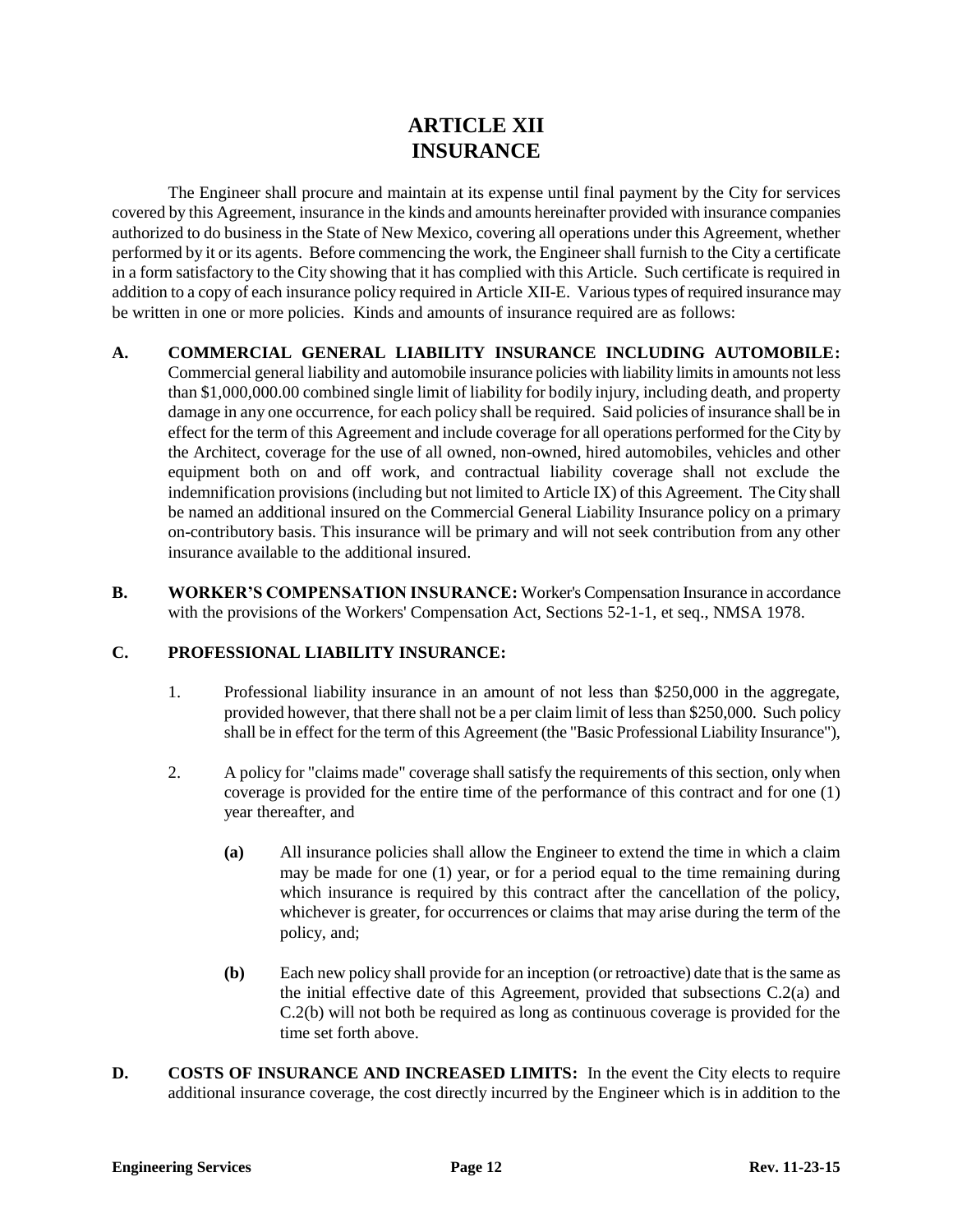Engineer's Basic Professional Liability Insurance shall be a direct reimbursable expense (additional insurance premium cost only), which shall be paid by the City**.** If, during the term of this Agreement, the City requires the Engineer to increase the minimum limits of any insurance required herein, an adjustment in the Engineer's compensation will be made in the amount of the actual cost of additional insurance attributable directly to this Agreement.

**E.** The City reserves the right to review copies of all required insurance policies and amendments or replacement policies at any time.

### **ARTICLE XIII DISCRIMINATION PROHIBITED**

In performing the services required hereunder, the Engineer shall not discriminate against any individual on the basis of race, color, religion, sex, sexual orientation, national origin or ancestry, age, or physical handicap.

# **ARTICLE XIV MULTI-PHASE CONSTRUCTION CONTRACTS**

Where multi-phase construction contracts, other than multi-phase construction contracts that are specifically provided in this Agreement, are deemed to be in the best interest of the City and are so ordered in writing by the City, then a supplement to this Agreement shall be negotiated between the Engineer and the City.

### **ARTICLE XV DISPUTE RESOLUTION**

- **A. MEDIATION PROCEDURES:** In the event a dispute concerning this Agreement arises, any party seeking relief shall mail or deliver a written demand to the other party, describing the relief sought and the basis for such relief. The City and the Engineer shall attempt to informally negotiate a resolution of such demand. In the event the negotiations fail or no resolution is reached within fifteen days after receipt of the demand, whichever first occurs, the dispute shall be submitted to non-binding mediation. Each party shall pay in equal shares all fees and costs assessed by the mediator. Unless agreed in writing otherwise, the failure of any party making a demand to request mediation within thirty days of the original submission of the demand shall be deemed a waiver of mediation requirements herein, and the parties shall proceed pursuant to Section B of this Article. In the event the dispute is submitted to arbitration, the parties may enter into a written agreement to stay arbitration pending completion of mediation.
- **B. ARBITRATION:** If mediation is not successful, any dispute concerning this Agreement, or the performance, interpretation, or breach thereof, shall then be settled by arbitration pursuant to the Construction Industry Arbitration Rules (the "Rules") of the American Arbitration Association (the "AAA") then in effect. The arbitrator(s) shall have no power to render an award, which has the effect of altering or amending or changing in any way any provision of this Agreement. The award of the arbitrator(s) shall be final and binding. Judgment upon any such award shall be rendered only by any state or federal court sitting in Bernalillo County, New Mexico. Any and all arbitration proceedings,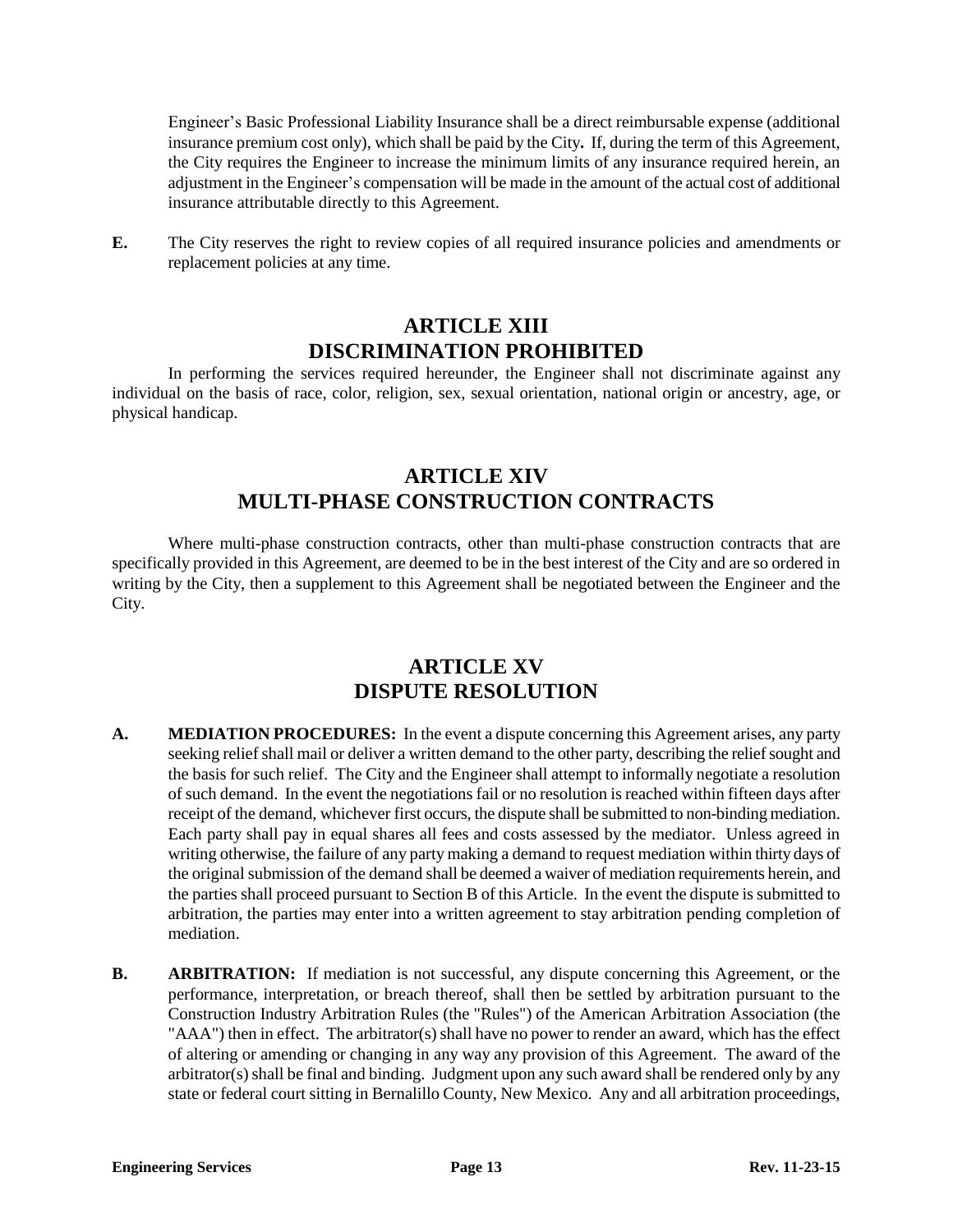including discovery ordered by the arbitrator(s) shall take place in Bernalillo County, New Mexico or in the County in which the construction site, which is the subject of this Agreement, is located. In the event this Agreement requires a study phase only, the arbitration proceedings shall be held only in Bernalillo County. In any such arbitration, the arbitrator(s) shall have the powers of a court having jurisdiction as well as all of the powers pursuant to the Rules. Without limiting the generality of the foregoing, the arbitrator(s) shall have the power to issue orders for injunctive relief.

- **C. INJUNCTIVE RELIEF:** The City and the Engineer consent and agree to the issuance of any temporary restraining order or preliminary injunction, by any Court sitting in Bernalillo County having jurisdiction, upon the application of any party to the arbitration. Such authority of a Court to order injunctive relief shall terminate upon completion of the appointment of an arbitrator(s) who will then have jurisdiction to issue orders for injunctive relief. Any party to the arbitration may apply to the arbitrator(s) for issuance of an injunction or similar relief, and such application shall be heard by the arbitrator(s) within ten (10) days after the application is filed with AAA. Any Court in Bernalillo County, New Mexico having jurisdiction to render an order confirming the award of the arbitrator(s) shall have jurisdiction to enter an order confirming the issuance of such injunction and making it an order of the Court.
- **D. CONSOLIDATION AND JOINDER:** The City and the Engineer consent to the joinder in arbitration of any party necessary for the complete resolution of all disputes arising out of the performance of contracts pertaining to the Work of the Project, including but not limited to the Engineer and its subcontractors and subconsultants and the Contractor and its subcontractors and suppliers. The City and the Engineer also consent to the consolidation of any arbitration under this Agreement with any other arbitration involving the performance of contracts pertaining to the Work of the Project.
- **E. ARBITRATION PROVISION REQUIRED:** In the event the City enters into a construction contract for the project, the City shall require this Dispute Resolution provision (with appropriate changes in the description of the parties) in its contract with the Contractor**.**
- **F. DEMAND:** Notice of demand for arbitration must be filed in writing with the other parties to this Dispute Resolution Article and with the AAA. The demand must be made within a reasonable time after the claim, dispute or other matter in question has arisen. In no event may the demand for arbitration be made after the date when institution of legal or equitable proceedings based on such claim, dispute or other matter in question would be barred by the applicable statute of limitations.

# **ARTICLE XVI CONSTRUCTION CONTRACTOR INDEMNIFICATION**

The City will require in the general conditions of any construction contract, language which states that the construction contractor is required to defend, indemnify and save harmless the City and the Engineer and their officers, agents, and employees from and against all suits, actions or claims of any character brought because of any injury or damage received or sustained by any person, persons or property arising out of the performance of the work of the Contractor, or by reason of any act or omission, neglect or misconduct of the Contractor, his agent or employees or any Subcontractor, his agents or employees. The City and the Engineer shall also be named as additional insured on the Contractor's commercial general liability insurance policy.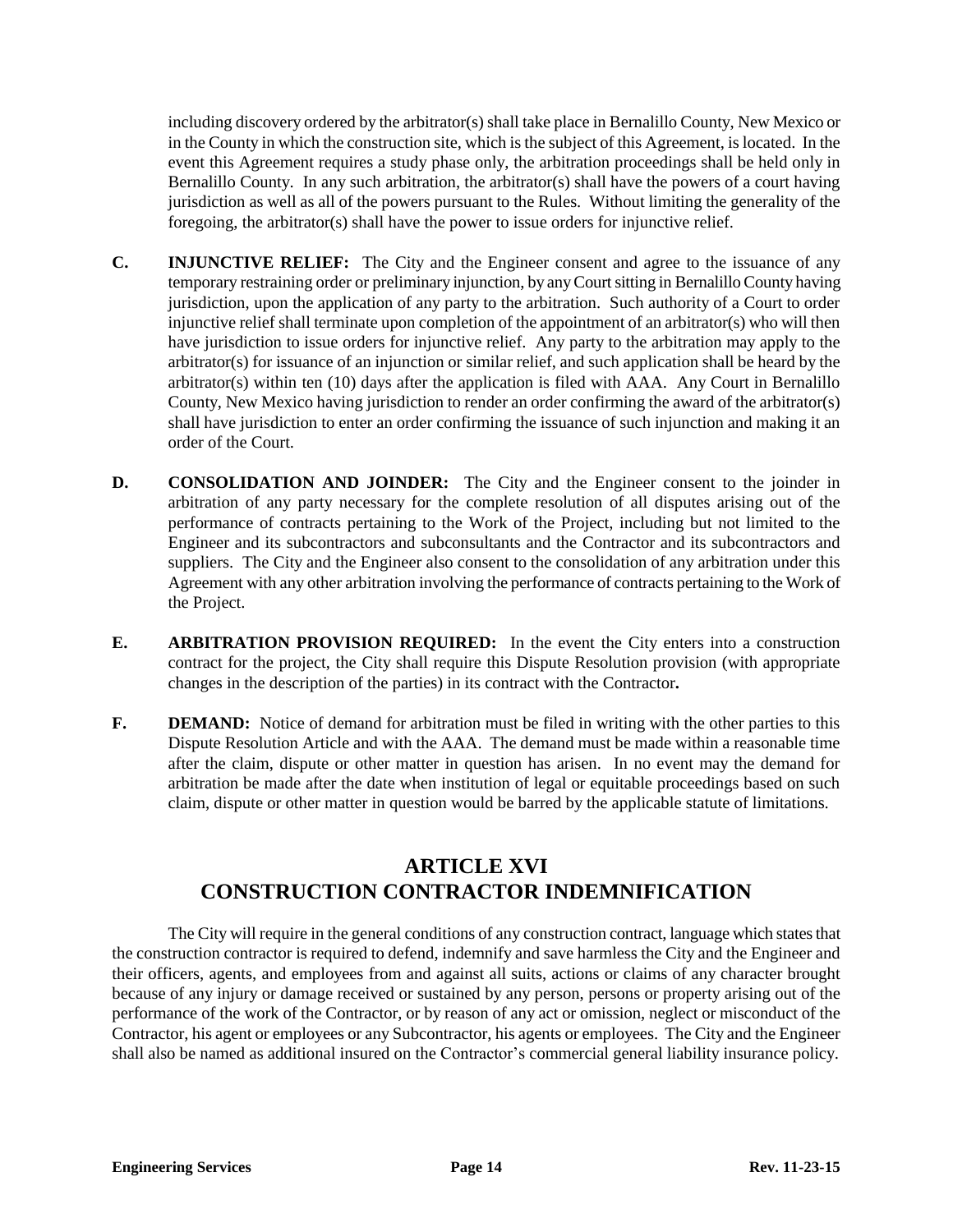### **ARTICLE XVII HAZARDOUS MATERIALS**

Unless otherwise stated in Exhibit I, in providing its services hereunder, the Engineer shall not be responsible for identification, handling, containment, abatement, or in any other respect, for any asbestos or hazardous material if such is present in connection with the project. In the event that the City becomes aware of the presence of asbestos or hazardous material at the job site, the City shall be responsible for complying with all applicable federal and state rules and regulations, and shall immediately notify the Engineer, who shall then be entitled to cease any of its services that may be affected by such presence, without any liability to the Engineer arising therefrom. If the Engineer becomes aware of the presence of asbestos or hazardous material at the job site, the Engineer shall immediately cease any of its services that may be affected by such presence, without any liability arising therefrom, and inform the City of such materials presence. The Engineer will work with the City, where possible, to help find the appropriate personnel, whether it be the City's staff, the Engineer's staff, or another consultant, who can help the City with the determination of what to do with the asbestos or hazardous materials.

### **ARTICLE XVIII RELY ON DATA**

The Engineer shall indicate to the City the information needed for rendering of services hereunder. The City shall provide to the Engineer such information as is available to the City and the City's consultants and contractors, and the Engineer shall be entitled to rely upon the accuracy and completeness thereof. The Engineer shall review information provided by the City and others and shall give the City an opinion of the risk associated with reliance on such information. The City understands that it is impossible to eliminate all risk, because of the inherent limitation of the techniques available to develop the information, or because of errors, omissions or inaccuracies, which may exist in the information. This article does not modify Article VIII of this Agreement.

# **ARTICLE XIX CONSTRUCTION JOB SITE SAFETY**

The Engineer shall endeavor to guard the City against defects and deficiencies in the Work of the Contractor and give prompt notice to the City if the Engineer observes or otherwise becomes aware of any fault or defect in the Project or non-conformance with the Contract Documents on the basis of on-site observations as an Engineer. The Engineer shall not be required to make exhaustive or continuous on-site inspections to check the quality or quantity of the Work. The Engineer shall not be responsible for the construction means, methods, techniques, sequences or procedures, or for the safety precautions and programs in connection with the Work, and shall not be responsible for the Contractor'sfailure to carry out the Work in accordance with the Contract Documents.

### **ARTICLE XX APPROVAL REQUIRED**

This Agreement shall not become binding or effective until approved by the City's Chief Administrative Officer or his authorized representative.